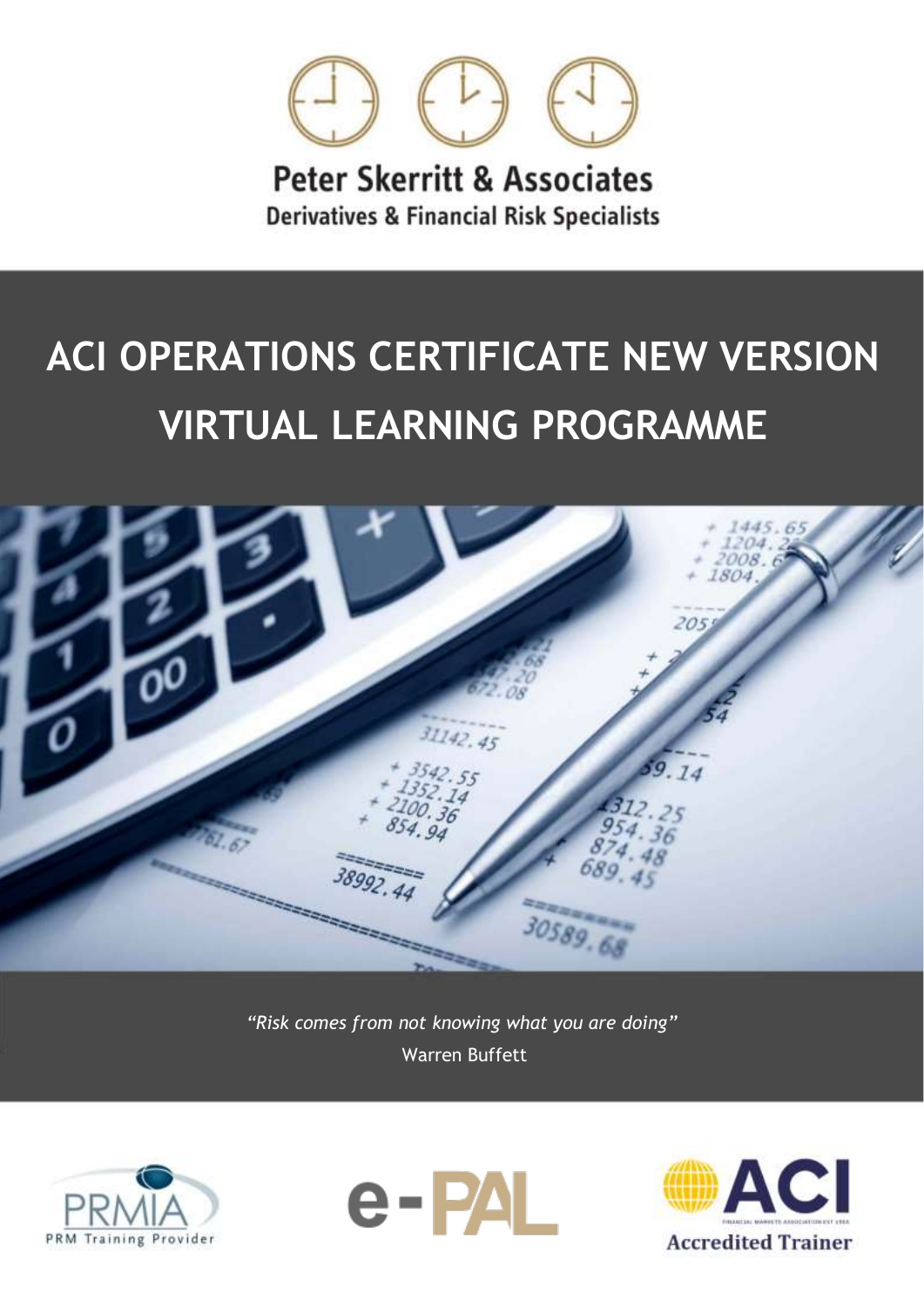#### **Peter Skerritt & Associates**

Peter Skerritt & Associates is an ACI Accredited Training Provider and one of the largest providers of ACI training programmes in the world, with over 25 years of experience of helping our clients achieve superior results.

Please visit [www.peterskerritt.com](http://www.peterskerritt.com/) for more information about our company.

#### **The ACI Operations Certificate New Version**

The Association Cambiste Internationale (ACI) is the largest trade association in the global financial markets, with over 9,000 individual members across 63 National Associations.

The ACI Operations Certificate New Version Exam has been designed to cover the basic competence skills for the new entrants in roles of Back and Middle Office environments, as a well-trained and efficiently organized Treasury Operations Department is essential to complete very financial markets transaction.

Based upon the competence skills provided by the ACI Operations Certificate New Version, future financial market professionals will be expected to prove their knowledge of, and adherence to, good market practices embedded in the FX Global Code and other relevant industry Codes and Regulations.

The qualification is designed for:

- Recent entrants to Treasury Operations department
- Other support areas to the Treasury/Dealing room
- Internal and external auditors
- Compliance and risk officers
- Product control staff
- Vendors

#### **Syllabus**

There are five core subject areas (Topics) in the ACI Operations Certificate New Version:

- Financial Markets Environment
- Foreign Exchange
- Rates (Money and Interest Rate Markets)
- Fixed Income, Currency and Commodity Derivatives
- Financial Markets Applications

Please contact us for a copy of the full syllabus and learning objectives, as published by ACI Education in April 2022.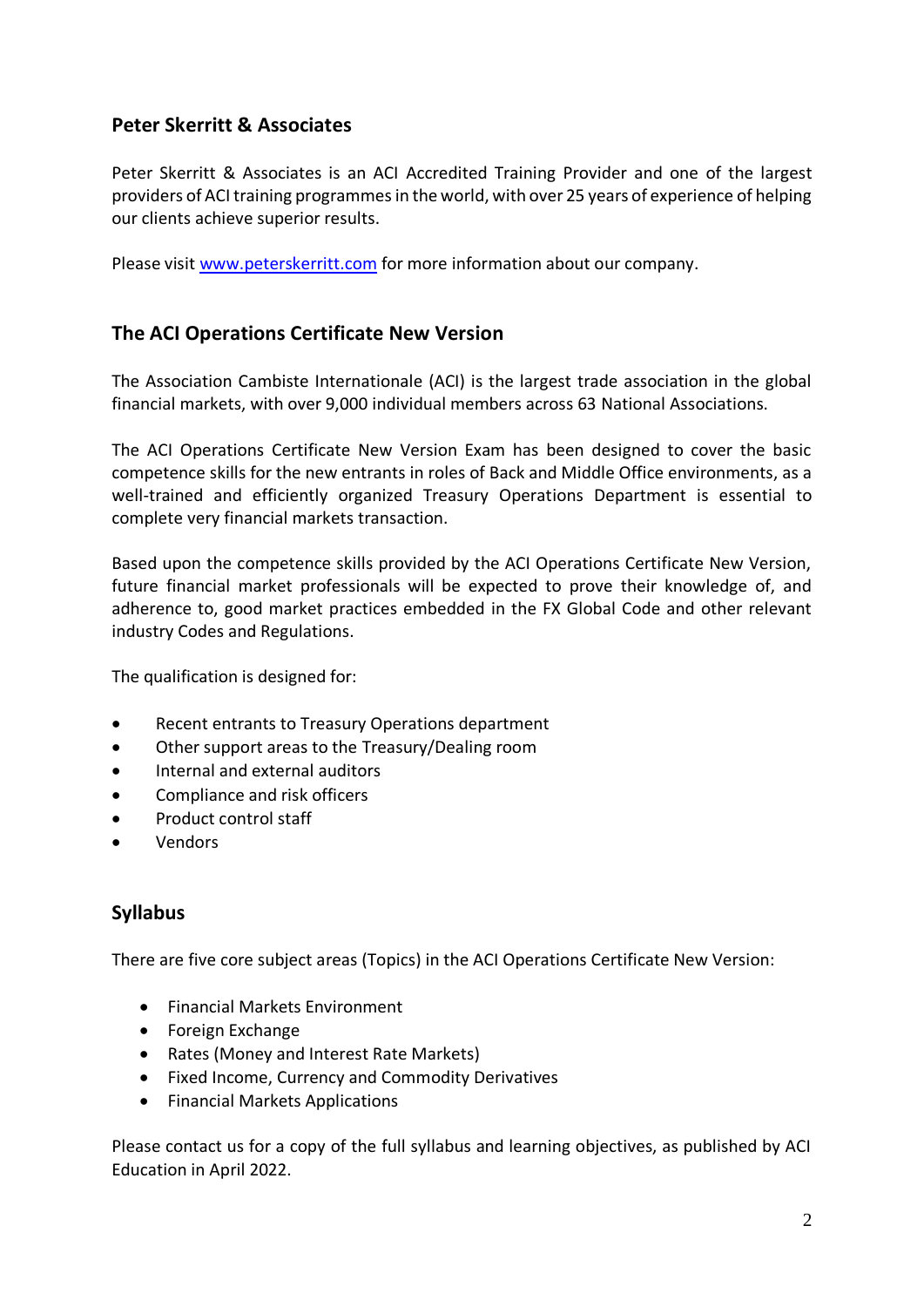#### **Dates**

This part-time programme commences on 5 September and ends on 29 September 2022.

Please see below for details of the programme and dates.

#### **Virtual Programme Key Features**

The programme delivery comprises the following key features:

- Expert instruction via live webinars on Microsoft Teams
- Online access to digital learning materials via the Peter Skerritt & Associates e-learning system, e-PAL (see below)
- Spreadsheet models with user manual
- Regular self-assessment quizzes during the live webinars
- Comprehensive online tests and mock exams with detailed answers, available 24/7
- Pre-exam revision clinic (see below)

#### **Facilitators**

#### *Peter Skerritt*

Peter has spent thirty-five years in the financial markets as a derivatives trader, financial engineer, author, and trainer, with experience in Europe, The United States, The Middle East, and Africa. He is an approved trainer for the examinations of the ACI, and he has previously served on the International ACI Exam Appeals Committee.

Currently, Peter is a member of the ACI Trainers Contact Group, which meets regularly with ACI Education to discuss syllabus changes for both the Dealing and Operations Certificates, as well as the Diploma.

He has led workshops for ACI qualifications in many countries, and candidates receive a majority of Distinction and Merit passes.

#### *Peter Scullion*

Peter has over twenty years experience in the London Financial Markets. He began his career in the Fixed Income Fund Management sector, specifically trading in European Government Bonds before moving to Fixed Income sales at a US Investment Bank.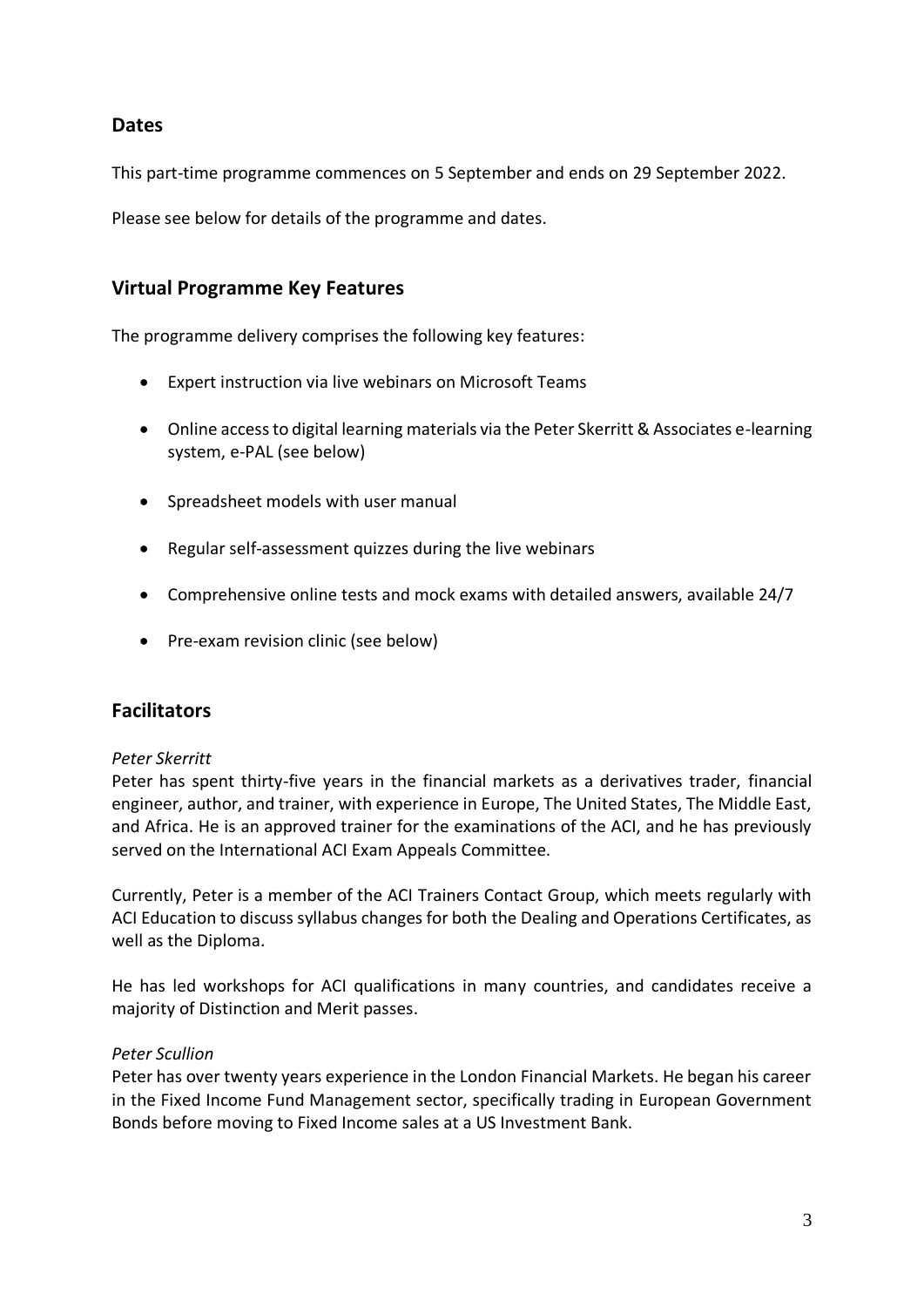He subsequently worked in the FX market for various international banks, covering FX and derivative sales to Central Banks and Hedge Funds. He has also been involved in setting up and running Prime Brokerage and Margin Trading systems as well as trading CFDs and metals.

Peter has conducted ACI workshops in 15 countries over a number of years, and his Learners achieve superior results.

#### **Programme**

The programme comprises two half-day sessions per week for four weeks.

This format is preferred for the following reasons:

- (i) The programme recognises the difficulty of Learners remaining focused on virtual instructor-led training for sustained periods of time.
- (ii) It provides an opportunity for the Learners to assimilate the required knowledge in 'bite-size pieces', which is especially important for technical training programmes such as this one.
- (iii) The Learners will have time to complete prescribed assessments and preparatory reading between sessions.
- (iv) It permits a 'Learning Journey' to be created, whereby the Learners complete the programme ready to immediately sit for the real exam. This avoids the need for long periods to be spent preparing for the exam, following the training sessions.

Please see Appendix 2 for the programme and dates.

#### **The e-PAL Online Learning System**

The Peter Skerritt & Associates Online Learning System, e-PAL, combines easy-to-follow learning modules with state-of-the-art functionality.

All Learners enrolled on the Virtual Learning Programme will have full access to e-PAL on a 1 year licence, or until they have passed the ACI Operations Certificate Examination, whichever is sooner.

e-PAL is available 24/7 on a number of devices, and key features include:

• A single login screen provides learners with access to the Peter Skerritt & Associates e-Learning Portal. All of the resources (learning materials, quizzes, tests and mock exams), required to prepare for the ACI Operations Certificate Examination, are now digitally accessible from any web-enabled device.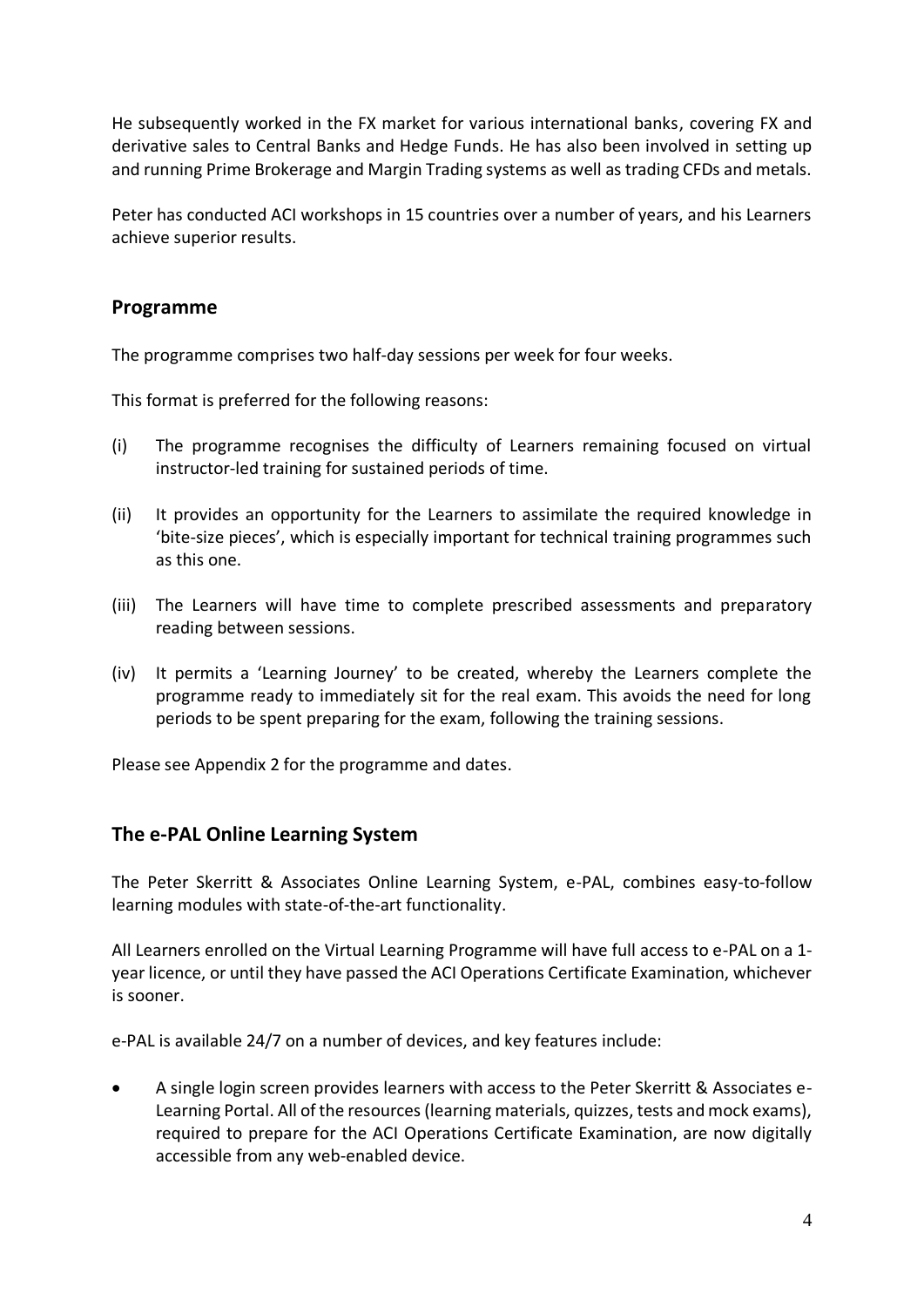- Once logged in, learners are guided via a visual Learning Journey that tracks their progress in real-time, using the latest in Learning Management System technology.
- Comprehensive online study material for each of the topics in the syllabus is provided. This material has been prepared by our expert faculty to accurately reflect the emphasis of the ACI exam.
- To ensure that the learning journey is effective, regular 'Possible ACI Questions' are included at relevant points in the material. Feedback with model answers is immediately available.
- Each section of learning material concludes with a Topic Test for candidates to complete, in order to ensure that the learning outcomes have been achieved. Feedback with model answers is immediately available.
- Mock Exams are available for the candidates to complete, prior to writing the ACI exam, to ensure they are fully prepared. Feedback with model answers is immediately available.
- An e-mail 'Help' facility is available in e-PAL for candidates to submit queries concerning any aspect of the programme or the e-PAL system.

#### **Pre-Exam Revision Clinic**

The programme includes a two-hour virtual Revision Clinic, to be scheduled for a Learner group prior to writing the ACI Operations Certificate Examination.

The Clinic will provide an opportunity for the Learners to address any residual learning difficulties in a live webinar with the Facilitators.

#### **Equipment**

Each Learner requires access to the following:

- A desktop or laptop with a current version of the Microsoft Office suite, and fullyenabled with the Microsoft Teams App.
- A second computer screen OR smartphone.
- A financial calculator.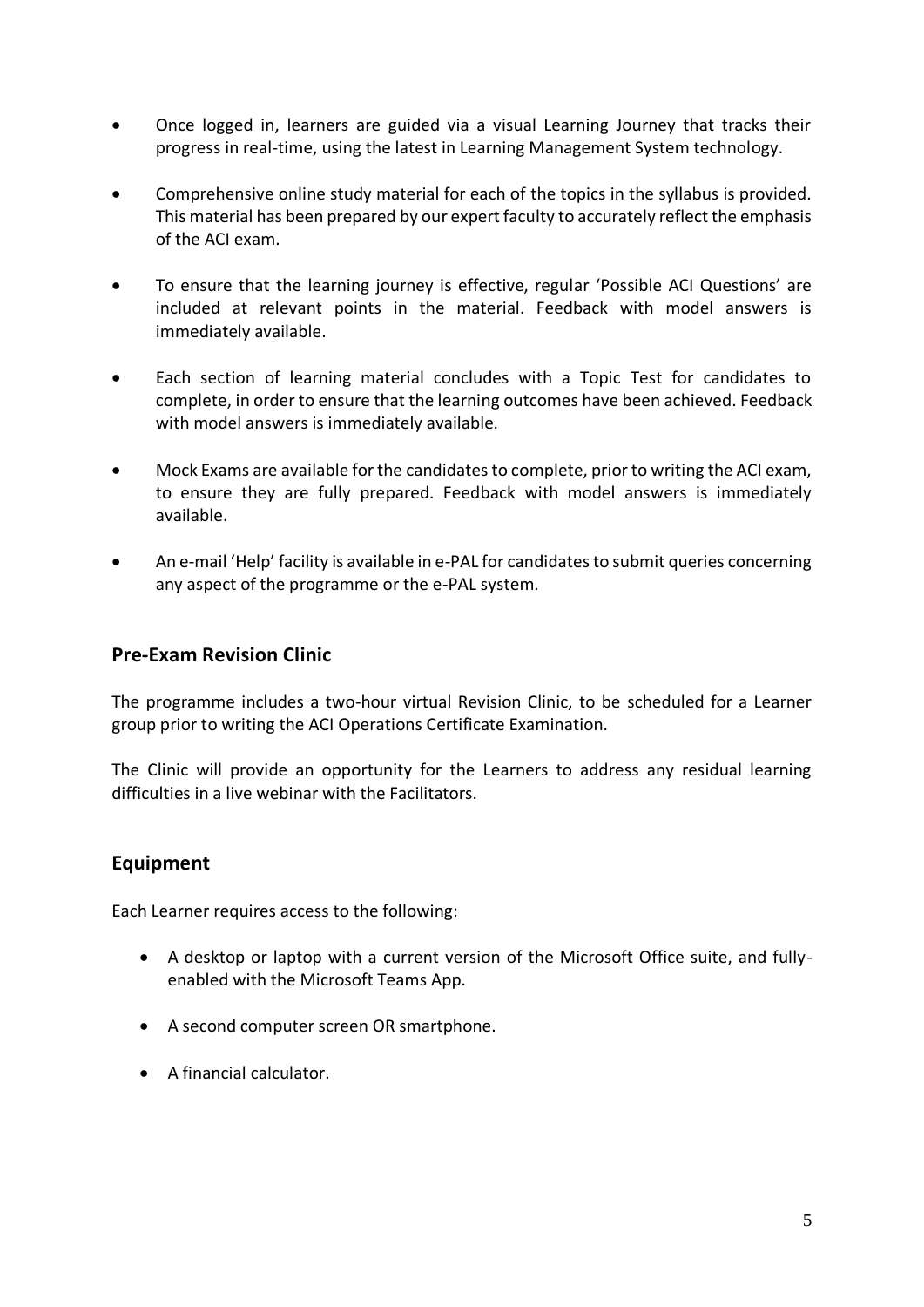## **Progress Monitoring and Reporting**

The progress of each learner through the programme is carefully monitored by e-PAL.

We are happy to submit regular and detailed reports to designated personnel in client organisations, who wish to monitor their Learners' progress.

### **The ACI Exam Sitting**

The ACI Operations Certificate Examination can be written at a local testing centre in most major cities.

N.B. Despite the current situation with the Covid-19 Pandemic, there is no facility available for candidates wishing to write the exam in their own homes, and this is unlikely to change in the near future.

#### **Fee**

The fee is USD 795 per Learner.

South African Learners will be additionally charged VAT at 15%.

The fee includes the following:

- Expert live webinar facilitation
- 12-month e-PAL licence
- Pre-exam revision clinic
- Progress monitoring and reporting

The fee does not include the following:

- The ACI exam fee, which is currently EUR 230 per candidate for ACI Members, and EUR 280 for non-Members.
- A suitable financial calculator.

### **Contact**

To reserve a place, please contact our Programme Director, Lerato Metseeme:

e-mail : [lerato@peterskerritt.com](mailto:lerato@peterskerritt.com)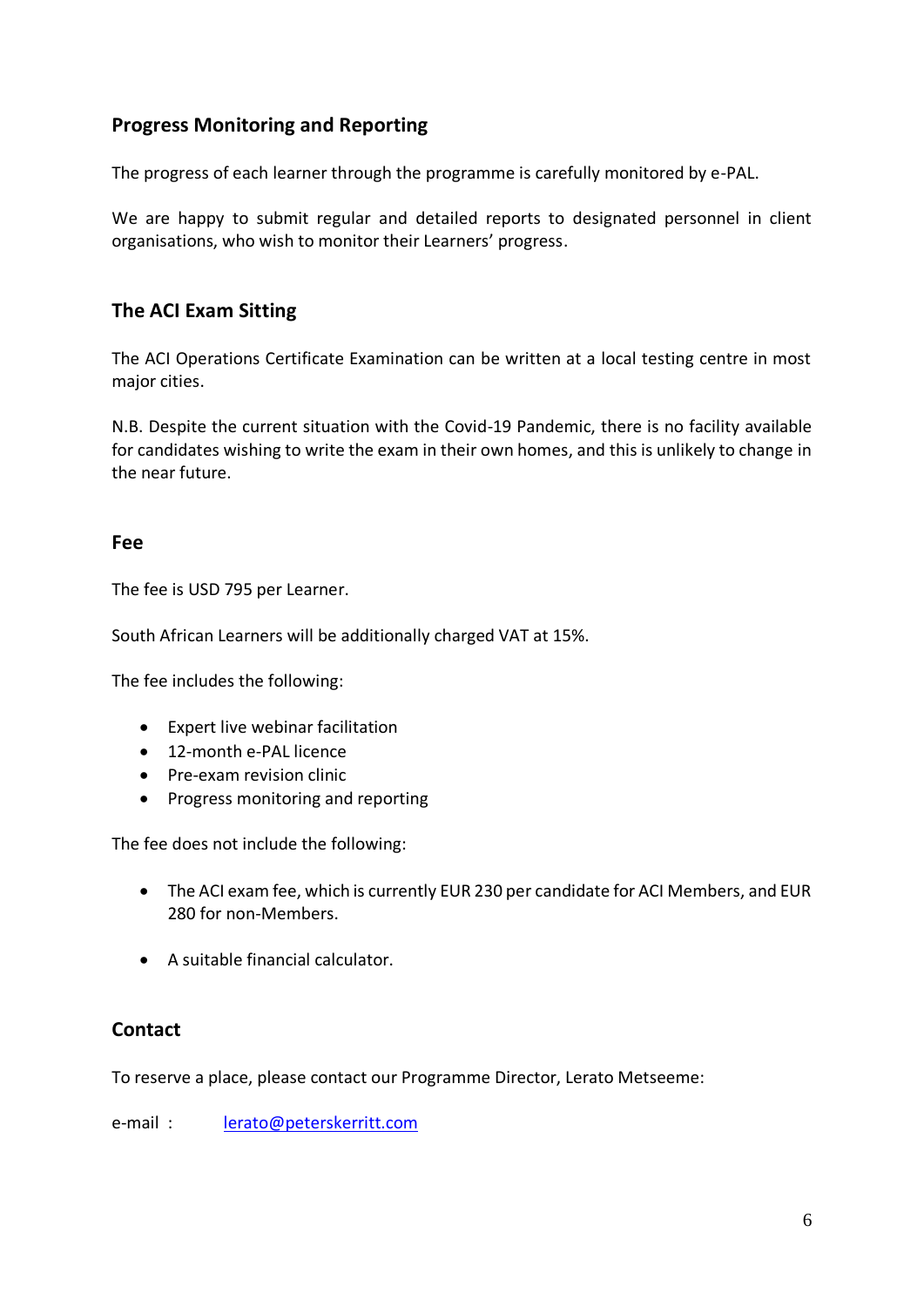# **Appendix 1: Exam Syllabus**

| <b>Topic</b>                          | <b>Number of Exam Questions</b> |
|---------------------------------------|---------------------------------|
| <b>Financial Markets Environment</b>  | 26                              |
| Foreign Exchange                      | 8                               |
| Rates                                 | 10                              |
| <b>FICC Derivatives</b>               | 10                              |
| <b>Financial Markets Applications</b> | 16                              |
| Total:                                | 70                              |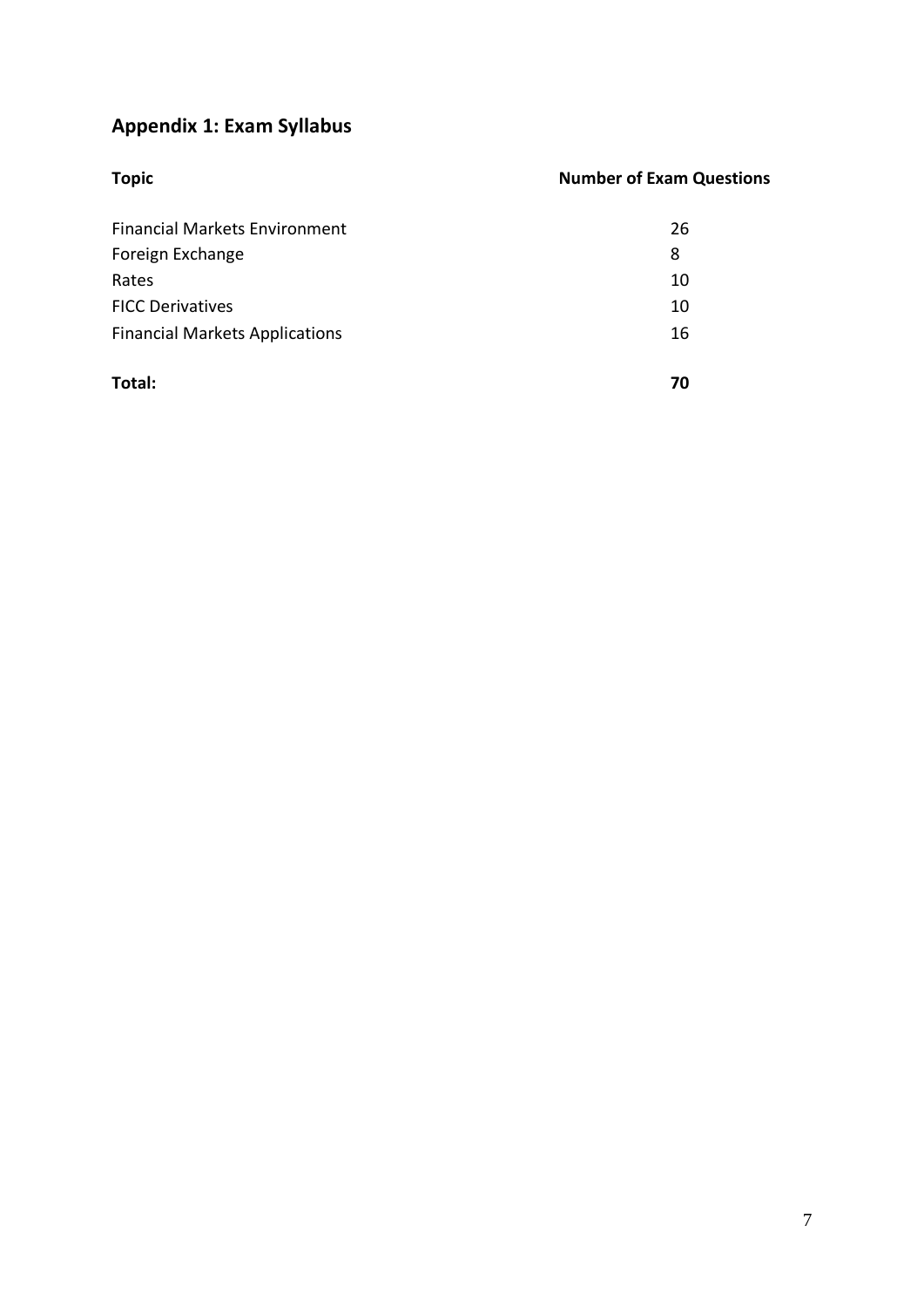## **Appendix 2: Programme**

#### **Features:**

The programme comprises the following key features:

- To run two half-days per week for 4 consecutive weeks from 08.00 to 12.45 (SAST, UTC+2).
- 45-minute presentations by the Facilitator with regular opportunities for the Learners to ask questions.
- The presentations comprise live lectures utilizing a variety of media, including e-PAL, spreadsheet models and digital tablet worked examples.
- Each presentation is followed by a 15-minute break for the Learners to refresh.
- There are topic tests and preparatory reading to be completed by the Learners between sessions.

#### **Programme:**

*5 September:*

| 08h00 | The financial markets environment |
|-------|-----------------------------------|
| 08h45 | <b>Break</b>                      |
| 09h00 | The regulatory environment        |
| 09h45 | Break                             |
| 10h00 | The deal life-cycle               |
| 10h45 | Break                             |
| 11h00 | Interest rate calculations        |
| 11h45 | <b>Break</b>                      |
| 12h00 | Money markets                     |
| 12h45 | Close                             |
|       |                                   |

#### *8 September:*

| 08h00 | Money markets (cont.) |
|-------|-----------------------|
| 08h45 | Break                 |
| 09h00 | Money markets (cont.) |
| 09h45 | Break                 |
| 10h00 | <b>Bonds</b>          |
| 10h45 | Break                 |
| 11h00 | Bonds (cont.)         |
| 11h45 | Break                 |
| 12h00 | Bonds (cont.)         |
|       |                       |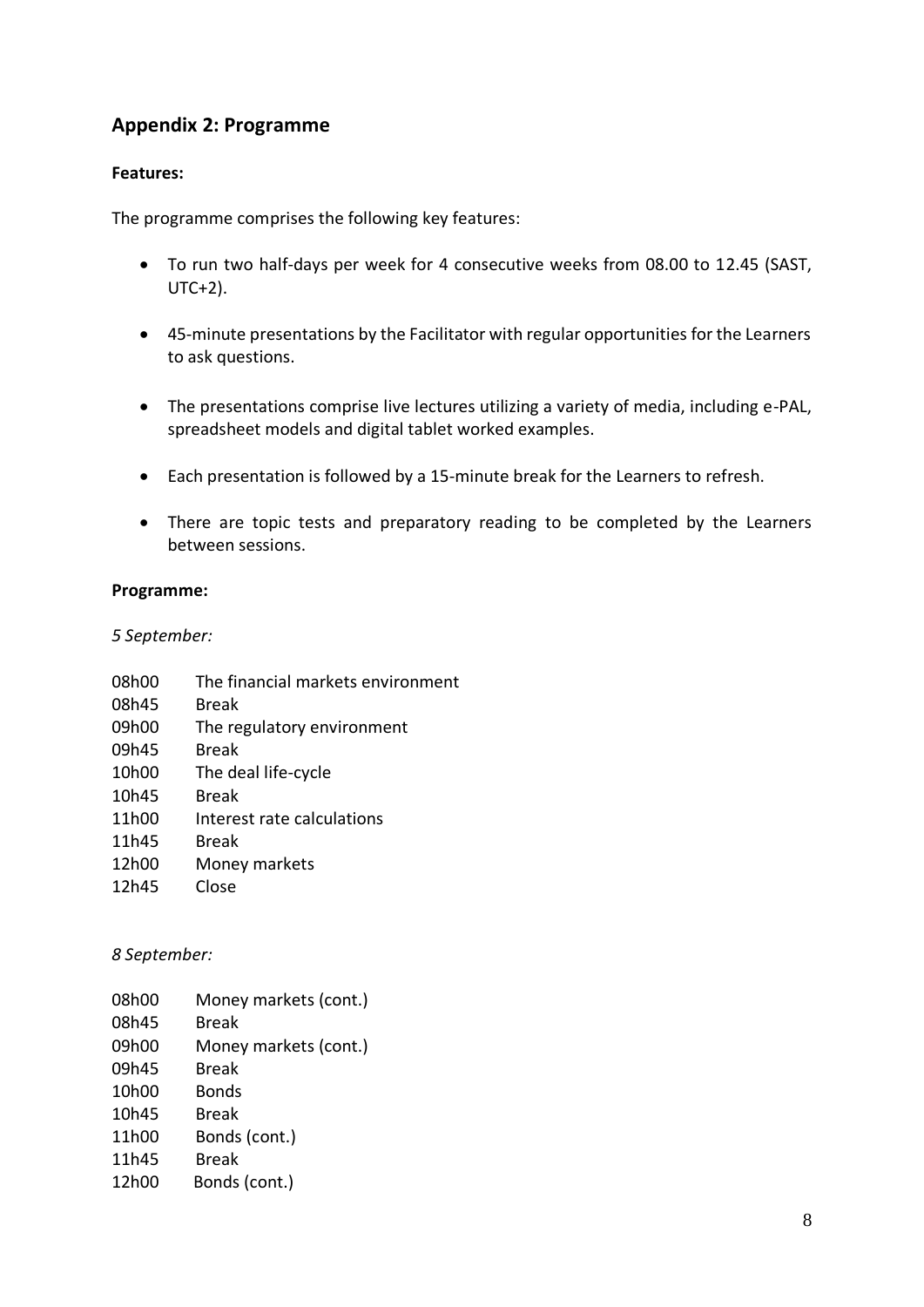#### 12h45 Close

#### *12 September:*

| 08h00 | Repurchase agreements             |
|-------|-----------------------------------|
| 08h45 | <b>Break</b>                      |
| 09h00 | Repurchase agreements (cont.)     |
| 09h45 | Break                             |
| 10h00 | Repurchase agreements (cont.)     |
| 10h45 | Break                             |
| 11h00 | Interest rate derivatives         |
| 11h45 | <b>Break</b>                      |
| 12h00 | Interest rate derivatives (cont.) |
| 12h45 | Close                             |

# *15 September:*

| 08h00 | Interest rate derivatives (cont.) |
|-------|-----------------------------------|
| 08h45 | <b>Break</b>                      |
| 09h00 | Spot foreign exchange             |
| 09h45 | Break                             |
| 10h00 | Spot foreign exchange (cont.)     |
| 10h45 | Break                             |
| 11h00 | Forward foreign exchange          |
| 11h45 | <b>Break</b>                      |
| 12h00 | Forward foreign exchange (cont.)  |
| 12h45 | Close                             |

#### *19 September:*

| 08h00              | Foreign exchange swaps         |
|--------------------|--------------------------------|
| 08h45              | <b>Break</b>                   |
| 09h00              | Foreign exchange swaps (cont.) |
| 09h45              | Break                          |
| 10h00              | Options                        |
| 10 <sub>h</sub> 45 | Break                          |
| 11h00              | Options (cont.)                |
| 11h45              | <b>Break</b>                   |
| 12h00              | Options (cont.)                |
| 12h45              | Close                          |